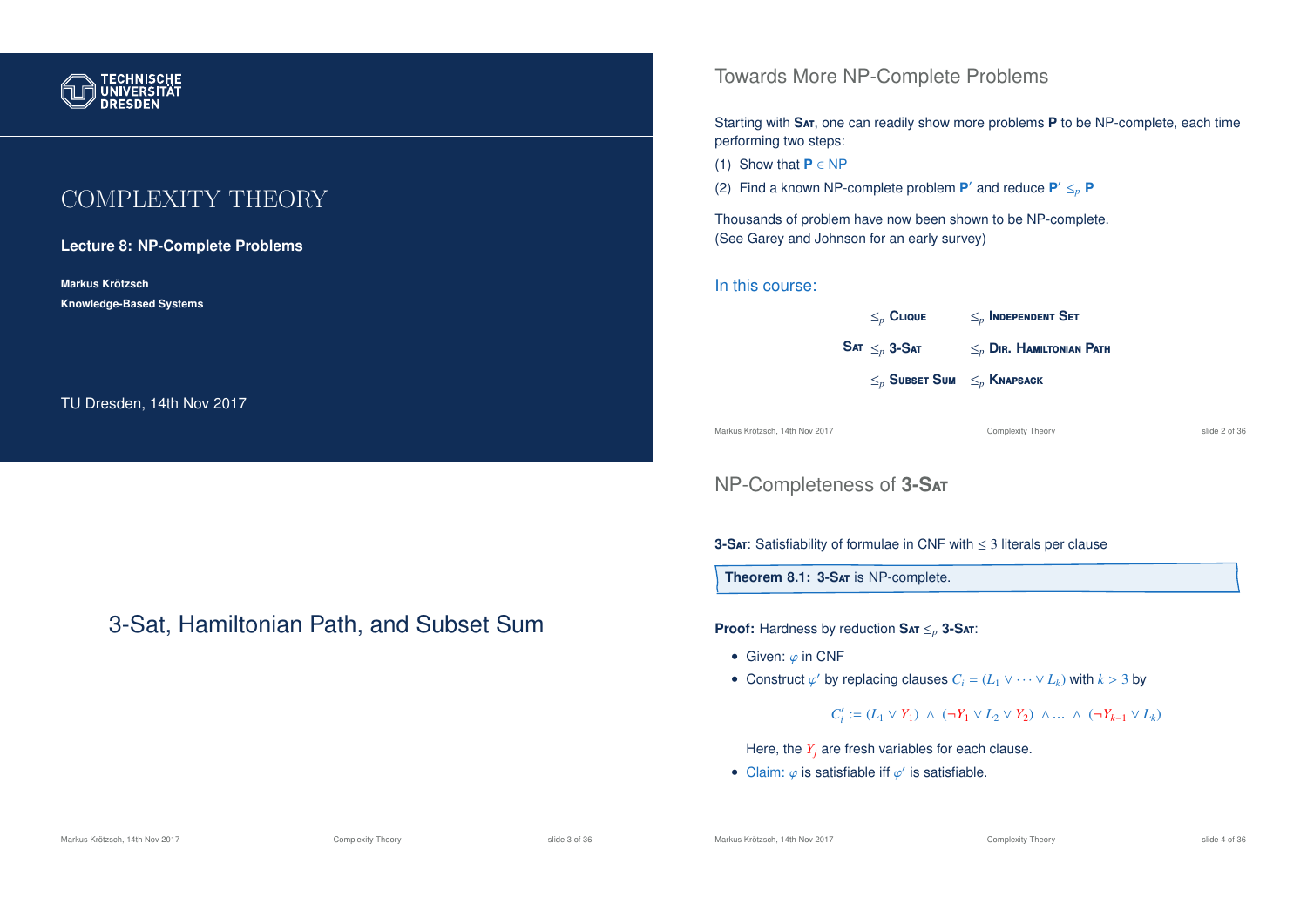### Example

| Let $\varphi := (X_1 \vee X_2 \vee \neg X_3 \vee X_4)$ $\wedge$ $(\neg X_4 \vee \neg X_2 \vee X_5 \vee \neg X_1)$ |  |  |  |  |
|-------------------------------------------------------------------------------------------------------------------|--|--|--|--|
|-------------------------------------------------------------------------------------------------------------------|--|--|--|--|

Then  $\varphi' := (X_1 \vee Y_1) \wedge$ 

 $(\neg Y_1 \lor X_2 \lor Y_2) \land$ 

 $(\neg Y_2 \lor \neg X_3 \lor Y_3) \land$ 

 $(\neg Y_3 \lor X_4) \land$ 

 $(\neg X_4 \lor Z_1) \land$ 

 $(\neg Z_1 \lor \neg X_2 \lor Z_2) \land$ 

(¬*Z*<sup>2</sup> ∨ *X*<sup>5</sup> ∨ *Z*3) ∧

```
(¬Z_3 ∨ ¬X_1)
```
Markus Krötzsch, 14th Nov 2017 Complexity Theory slide 5 of 36

## Proving NP-Completeness of **3-S**at

" $\Leftarrow$ " Show that if  $\varphi'$  is satisfiable then so is  $\varphi$ 

Suppose  $\beta$  is a satisfying assignment for  $\varphi'$  – then  $\beta$  satisfies  $\varphi$ :

Let  $C := (L_1 \vee \cdots \vee L_k)$  be a clause of  $\varphi$ 

(1) If  $k < 3$  then *C* is a clause of  $\varphi$ 

(2) If  $k > 3$  then

*C*' = (*L*<sub>1</sub> ∨ *Y*<sub>1</sub>) ∧ (¬*Y*<sub>1</sub> ∨ *L*<sub>2</sub> ∨ *Y*<sub>2</sub>) ∧ ... ∧ (¬*Y*<sub>*k*-1</sub> ∨ *L*<sub>*k*</sub>) in  $\varphi'$ 

 $\beta$  must satisfy at least one  $L_i$ ,  $1 \le i \le k$ 

Case (2) follows since, if  $\beta(L_i) = 0$  for all  $i \leq k$  then  $C'$  can be reduced to

$$
C' = (Y_1) \wedge (\neg Y_1 \vee Y_2) \wedge \dots \wedge (\neg Y_{k-1})
$$

≡ *Y*<sup>1</sup> ∧ (*Y*<sup>1</sup> → *Y*2) ∧ ... ∧ (*Y<sup>k</sup>*−<sup>2</sup> → *Y<sup>k</sup>*−<sup>1</sup>) ∧ ¬*Y<sup>k</sup>*−<sup>1</sup>

#### which is not satisfiable.

## Proving NP-Completeness of **3-S**at

"⇒" Given  $\varphi := \bigwedge_{i=1}^m C_i$  with clauses  $C_i$ , show that if  $\varphi$  is satisfiable then  $\varphi'$  is satisfiable For a satisfying assignment  $\beta$  for  $\varphi,$  define an assignment  $\beta'$  for  $\varphi'$ : For each  $C := (L_1 \vee \cdots \vee L_k)$ , with  $k > 3$ , in  $\varphi$  there is

$$
C' = (L_1 \vee Y_1) \wedge (\neg Y_1 \vee L_2 \vee Y_2) \wedge \dots \wedge (\neg Y_{k-1} \vee L_k) \text{ in } \varphi'
$$

As  $\beta$  satisfies  $\varphi$ , there is  $i \leq k$  s.th.  $\beta(L_i) = 1$  i.e.  $\beta(X) = 1$  if  $L_i = X$  $\beta(X) = 0$  if  $L_i = \neg X$ 

| $\beta'(Y_i) = 1$     | for $i < i$                                           |
|-----------------------|-------------------------------------------------------|
| Set $\beta'(Y_j) = 0$ | for $i \geq i$                                        |
|                       | $\beta'(X) = \beta(X)$ for all variables in $\varphi$ |

```
This is a satisfying asignment for \varphi'
```

```
Markus Krötzsch, 14th Nov 2017 Complexity Theory slide 6 of 36
```
## NP-Completeness of **D**irected **H**amiltonian **P**ath

| <b>DIRECTED HAMILTONIAN PATH</b>                                                    |
|-------------------------------------------------------------------------------------|
| Input: A directed graph $G$ .                                                       |
| Problem: Is there a directed path in $G$ containing every ver-<br>tex exactly once? |

**Theorem 8.2: D**irected **H**amiltonian **P**ath is NP-complete.

#### **Proof:**

- (1) **D**irected **H**amiltonian **P**ath ∈ NP: Take the path to be the certificate.
- (2) **D**irected **H**amiltonian **P**ath is NP-hard: **3-S**at ≤*<sup>p</sup>* **D**irected **H**amiltonian **P**ath

Markus Krötzsch, 14th Nov 2017 **Complexity Theory** Complexity Theory slide 8 of 36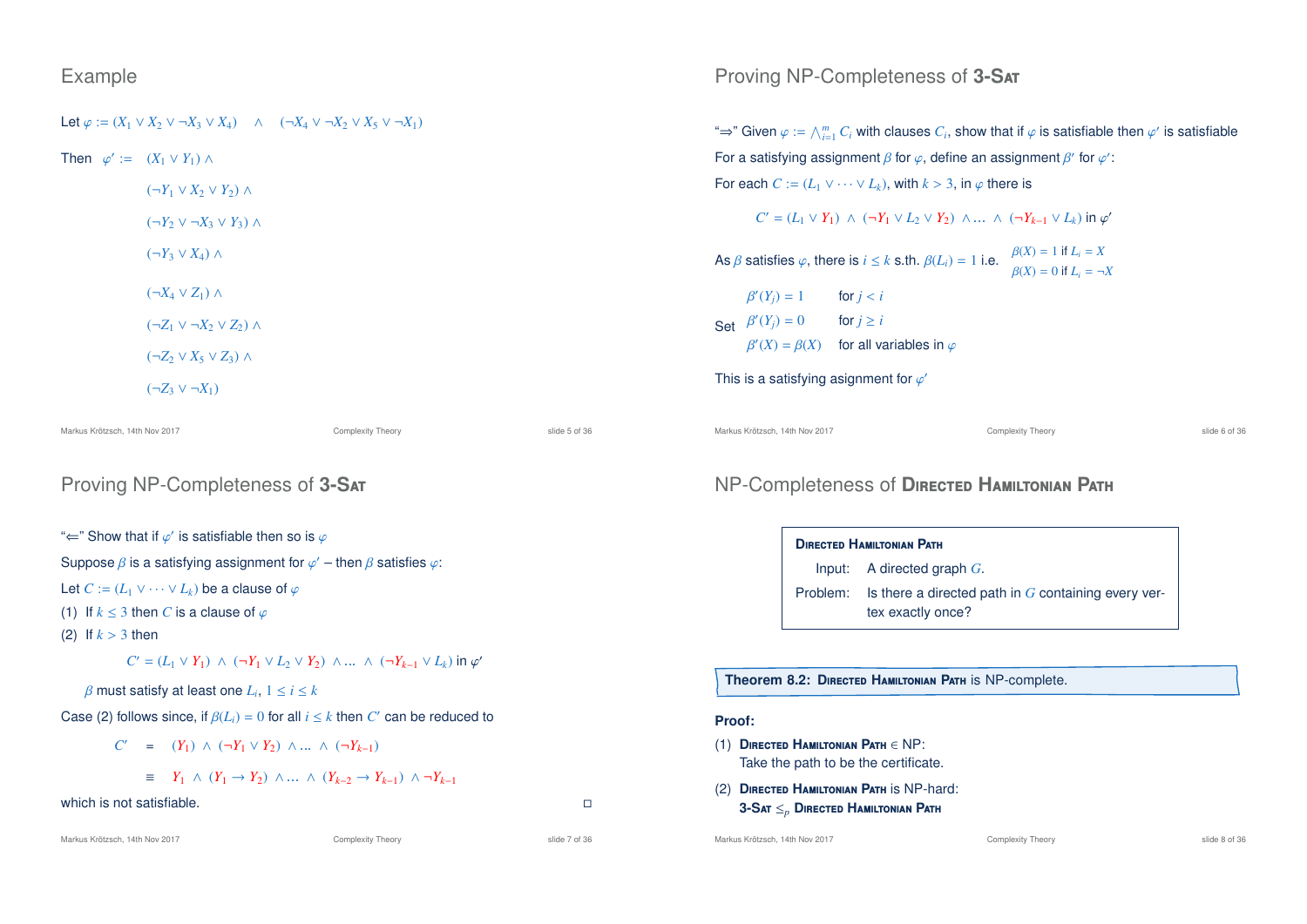## Digression: How to design reductions

Task: Show that problem **P** (**D**irected **H**amiltonian **P**ath) is NP-hard.

- Arguably, the most important part is to decide where to start from. That is, which problem to reduce to **D**irected **H**amiltonian **P**ath?
- Considerations:
	- Is there an NP-complete problem similar to **P**? (for example, **C**lique and **I**ndependent **S**et)
	- It is not always beneficial to choose a problem of the same type (for example, reducing a graph problem to a graph problem)
		- For instance, **C**lique, **I**ndependent **S**et are "local" problems (is there a set of vertices inducing some structure)
		- Hamiltonian Path is a global problem (find a structure – the Hamiltonian path – containing all vertices)
- How to design the reduction:
	- Does your problem come from an optimisation problem? If so: a maximisation problem? a minimisation problem?
	- Learn from examples, have good ideas.

Markus Krötzsch, 14th Nov 2017 Complexity Theory slide 9 of 36

# NP-Completeness of **D**irected **H**amiltonian **P**ath

## **Proof (Proof idea):** (see blackboard for details)

### Let  $\varphi := \bigwedge_{i=1}^{k} C_i$  and  $C_i := (L_{i,1} \vee L_{i,2} \vee L_{i,3})$

- For each variable *X* occurring in  $\varphi$ , we construct a directed graph ("gadget") that allows only two Hamiltonian paths: "true" and "false"
- Gadgets for each variable are "chained" in a directed fashion, so that all variables must be assigned one value
- Clauses are represented by vertices that are connected to the gadgets in such a way that they can only be visited on a Hamiltonian path that corresponds to an assignment where they are true

Details are also given in [Sipser, Theorem 7.46].

**Example 8.3:**  $\varphi := C_1 \wedge C_2$  where  $C_1 := (X \vee \neg Y \vee Z)$  and  $C_2 := (\neg X \vee Y \vee \neg Z)$ (see blackboard)

# NP-Completeness of **D**irected **H**amiltonian **P**ath

#### **D**irected **H**amiltonian **P**ath

Input: A directed graph *G*.

Problem: Is there a directed path in *G* containing every vertex exactly once?

#### **Theorem 8.2: D**irected **H**amiltonian **P**ath is NP-complete.

#### **Proof:**

- (1) **D**irected **H**amiltonian **P**ath ∈ NP: Take the path to be the certificate.
- (2) **D**irected **H**amiltonian **P**ath is NP-hard: **3-S**at ≤*<sup>p</sup>* **D**irected **H**amiltonian **P**ath

Markus Krötzsch, 14th Nov 2017 Complexity Theory slide 10 of 36

# Towards More NP-Complete Problems

Starting with **S**at, one can readily show more problems **P** to be NP-complete, each time performing two steps:

- (1) Show that **P** ∈ NP
- (2) Find a known NP-complete problem  $P'$  and reduce  $P' \leq_p P$

Thousands of problem have now been shown to be NP-complete. (See Garey and Johnson for an early survey)

### In this course:

- ≤*<sup>p</sup>* **C**lique ≤*<sup>p</sup>* **I**ndependent **S**et
- $SAT \leq n 3-SAT$ 
	- ≤*<sup>p</sup>* **S**ubset **S**um ≤*<sup>p</sup>* **K**napsack

≤*<sup>p</sup>* **3-S**at ≤*<sup>p</sup>* **D**ir**. H**amiltonian **P**ath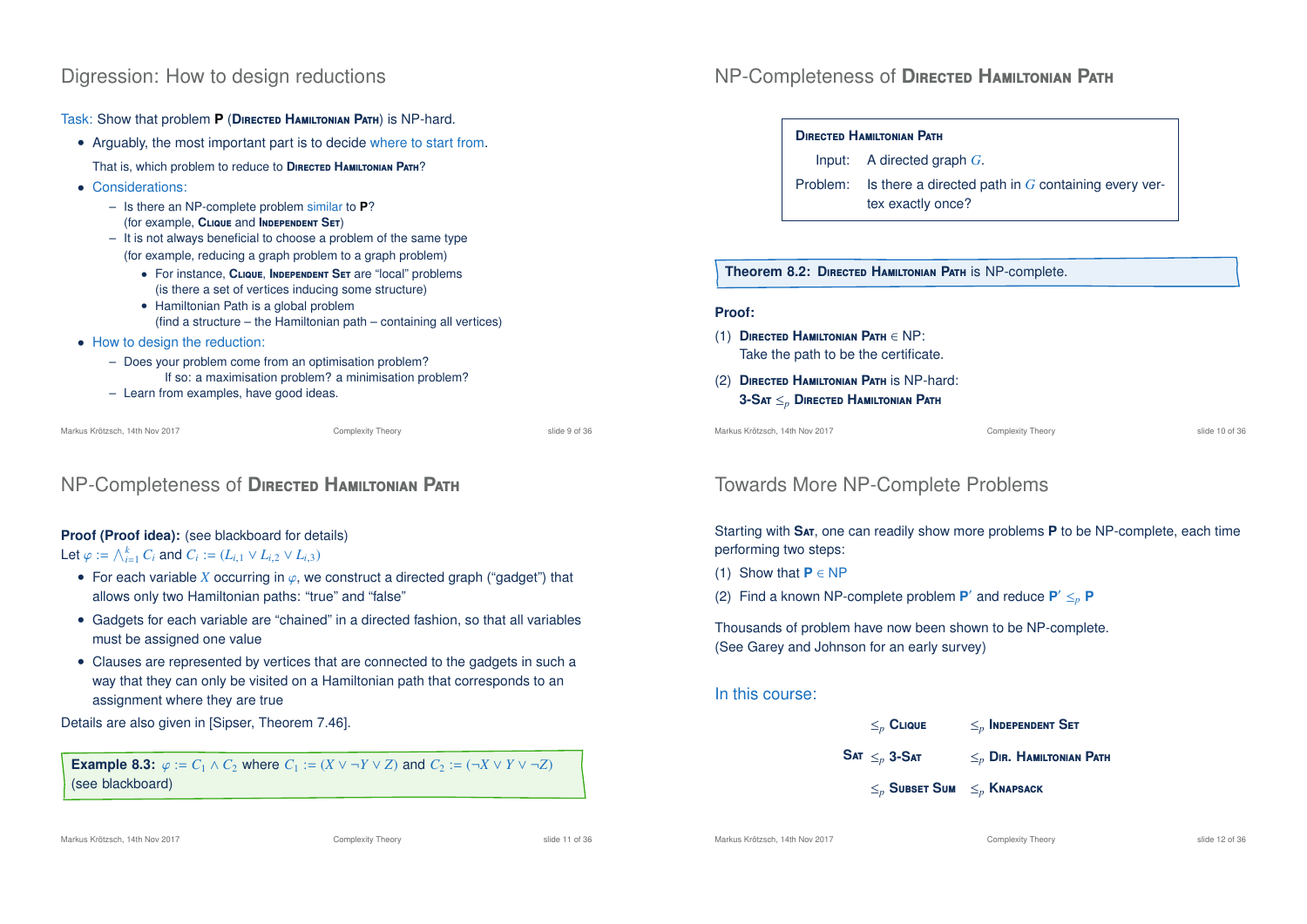#### NP-Completeness of **S**ubset **S**um

#### **S**ubset **S**um

Input:  $A$  collection<sup>1</sup> of positive integers  $S = \{a_1, \ldots, a_k\}$  and a target integer *t*.

Problem: Is there a subset  $T \subseteq S$  such that  $\sum_{a_i \in T} a_i = t$ ?

#### **Theorem 8.4: S**ubset **S**um is NP-complete.

#### **Proof:**

- (1) **S**ubset **S**um ∈ NP: Take *T* to be the certificate.
- (2) **S**ubset **S**um is NP-hard: **S**at ≤*<sup>p</sup>* **S**ubset **S**um

 $<sup>1</sup>$ ) This "collection" is supposed to be a multi-set, i.e., we allow the same number to occur several</sup> times. The solution "subset" can likewise use numbers multiple times, but not more often than they occured in the given collection.

Complexity Theory **Complexity Theory** 36

## **S**at ≤*<sup>p</sup>* **S**ubset **S**um

**Given:**  $\varphi := C_1 \wedge \cdots \wedge C_k$  in conjunctive normal form.

(w.l.o.g. at most 9 literals per clause)

Let  $X_1, \ldots, X_n$  be the variables in  $\varphi$ . For each  $X_i$  let

$$
t_i := a_1 \dots a_n c_1 \dots c_k \text{ where } a_j := \begin{cases} 1 & i = j \\ 0 & i \neq j \end{cases} \text{ and } c_j := \begin{cases} 1 & X_i \text{ occurs in } C_j \\ 0 & \text{otherwise} \end{cases}
$$

$$
f_i := a_1 \dots a_n c_1 \dots c_k \text{ where } a_j := \begin{cases} 1 & i = j \\ 0 & i \neq j \end{cases} \text{ and } c_j := \begin{cases} 1 & \neg X_i \text{ occurs in } C_j \\ 0 & \text{otherwise} \end{cases}
$$

### Example

#### $(X_1 \vee X_2 \vee X_3) \wedge (\neg X_1 \vee \neg X_4) \wedge (X_4 \vee X_5 \vee \neg X_2 \vee \neg X_3)$

|                                                                            |                              |   |                  |                                        |                                                              | $X_1 X_2 X_3 X_4 X_5 C_1 C_2 C_3$                          |                                        |                                                                                                                        |                                       |
|----------------------------------------------------------------------------|------------------------------|---|------------------|----------------------------------------|--------------------------------------------------------------|------------------------------------------------------------|----------------------------------------|------------------------------------------------------------------------------------------------------------------------|---------------------------------------|
| $f_1$<br>$f_1$<br>t2 t3 t3 t4 t4 t5 t5                                     | $=$<br>$=$<br>= = = = =<br>= | 1 | 0<br>0<br>1<br>1 | 0<br>0<br>$^{\rm o}_{\rm o}$<br>1<br>1 | 0<br>0<br>$^{\rm o}_{\rm o}$<br>$^{\rm o}_{\rm o}$<br>1<br>1 | 0<br>0<br>$^{\rm o}_{\rm o}$<br>0<br>0<br>0<br>0<br>1<br>1 | 1<br>0<br>1<br>Ó<br>1<br>000000        | 0<br>1<br>$^{\rm o}_{\rm o}$<br>$\begin{matrix} 0 \\ 0 \\ 0 \end{matrix}$<br>1<br>$\begin{matrix} 0 \\ 0 \end{matrix}$ | 00010110<br>$\frac{1}{0}$             |
| $m_{1,1}$<br>$m_{1,2}$<br>$m_{2,1}$<br>$m_{3,1}$<br>$m_{3,2}$<br>$m_{3,3}$ |                              |   |                  |                                        |                                                              |                                                            | 1<br>1<br>$^{\rm o}_{\rm o}$<br>0<br>0 | 0<br>0<br>1<br>0<br>0<br>0                                                                                             | 0<br>0<br>$\mathbf{0}$<br>1<br>1<br>1 |
| t                                                                          |                              |   |                  |                                        |                                                              |                                                            | 3                                      | 2                                                                                                                      | 4                                     |

Markus Krötzsch, 14th Nov 2017 Complexity Theory slide 14 of 36

### Example

## $(X_1 \vee X_2 \vee X_3) \wedge (\neg X_1 \vee \neg X_4) \wedge (X_4 \vee X_5 \vee \neg X_2 \vee \neg X_3)$

|                                                                            |                                    |   |                  |                            |                                      | $X_1 X_2 X_3 X_4 X_5 C_1 C_2 C_3$              |                                        |                                                                        |                            |
|----------------------------------------------------------------------------|------------------------------------|---|------------------|----------------------------|--------------------------------------|------------------------------------------------|----------------------------------------|------------------------------------------------------------------------|----------------------------|
| $f_1$<br>$f_1$<br>t2 f2 t3 f3 t4 f4 t5 f5                                  | $=$<br>$\equiv$<br>= = = = =<br>=  | 1 | 0<br>0<br>Ī<br>1 | 0<br>0<br>Ō<br>0<br>1<br>1 | 0<br>0<br>0<br>0<br>0<br>0<br>1<br>1 | 0<br>0<br>0<br>0<br>0<br>0<br>0<br>0<br>1<br>1 | 1<br>0<br>1<br>O<br>1<br>000000        | 0<br>1<br>0<br>$^{\rm 0}_{\rm 0}$<br>$^{\rm o}_{\rm o}$<br>1<br>Ó<br>0 | 000<br>001<br>11010        |
| $m_{1,1}$<br>$m_{1,2}$<br>$m_{2,1}$<br>$m_{3,1}$<br>$m_{3,2}$<br>$m_{3,3}$ | =<br>$=$<br>$=$<br>$=$<br>=<br>$=$ |   |                  |                            |                                      |                                                | 1<br>1<br>$^{\rm o}_{\rm o}$<br>0<br>0 | 0<br>0<br>1<br>0<br>0<br>0                                             | 0<br>0<br>0<br>1<br>1<br>1 |
| t                                                                          |                                    |   |                  |                            |                                      |                                                | 3                                      | 2                                                                      | 4                          |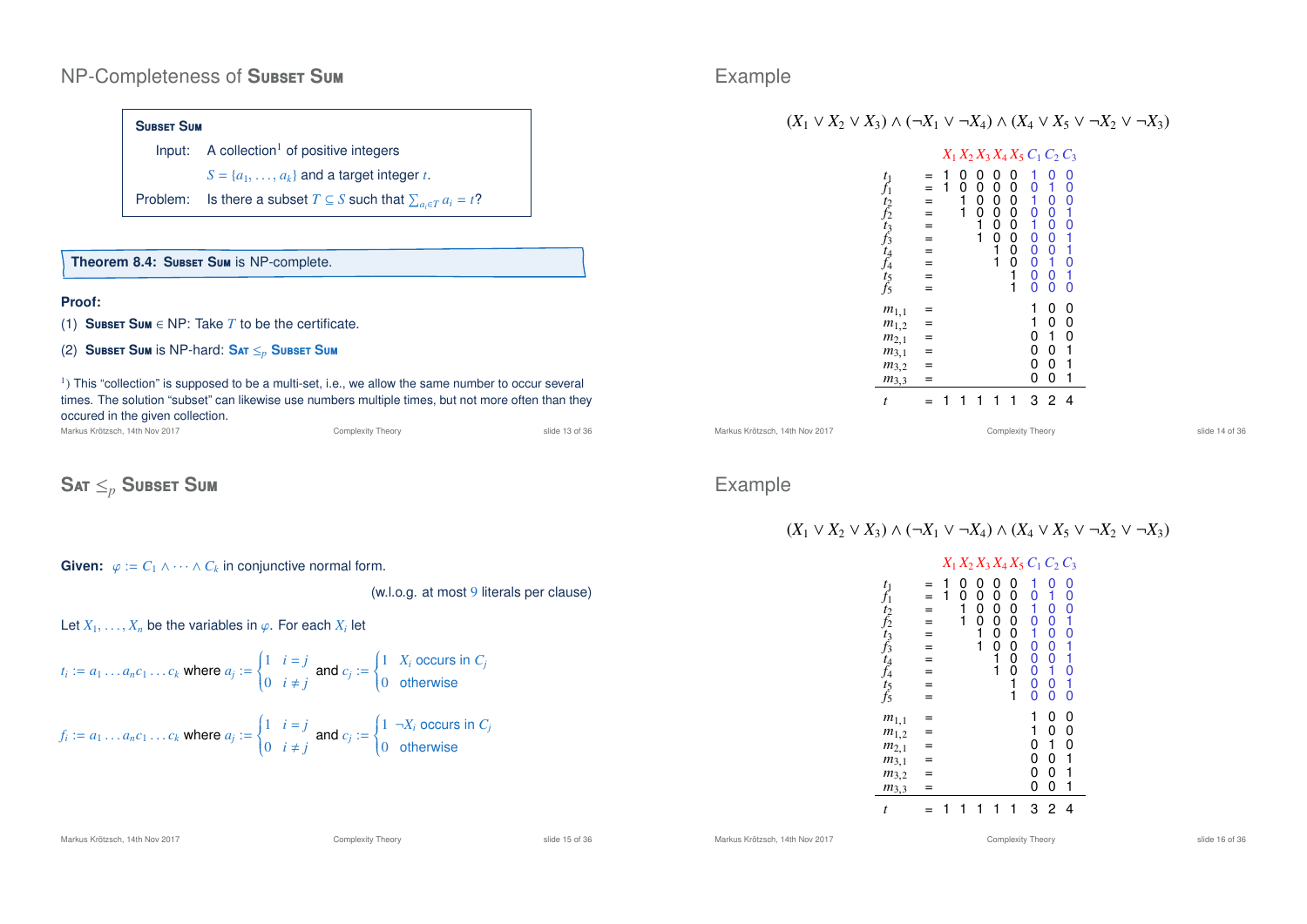$$
\textbf{SAT} \leq_p \textbf{SUBSET} \textbf{Sum}
$$

#### Further, for each clause  $C_i$  take  $r := |C_i| - 1$  integers  $m_{i,1}, \ldots, m_{i,r}$

where  $m_{i,j} := c_i \dots c_k$  with  $c_{\ell} :=$  $\left\{ \right.$  $\mathcal{L}$  $1 \quad \ell = i$ 0  $\ell \neq i$ Definition of *S*: Let

*S* := {*t*<sub>*i*</sub>,*f*<sub>*i*</sub> | 1 ≤ *i* ≤ *n*} ∪ { $m_{i,j}$  | 1 ≤ *i* ≤ *k*, 1 ≤ *j* ≤ |*C*<sub>*i*</sub>| − 1}

#### Target: Finally, choose as target

 $t := a_1 \dots a_n c_1 \dots c_k$  where  $a_i := 1$  and  $c_i := |C_i|$ 

Claim: There is  $T \subseteq S$  with  $\sum_{a_i \in T} a_i = t$  iff  $\varphi$  is satisfiable.

Markus Krötzsch, 14th Nov 2017 Complexity Theory slide 17 of 36

### NP-Completeness of **S**ubset **S**um

Let  $\varphi := \bigwedge C_i$  *C<sub>i</sub>*  $C_i$ : clauses

Show: If  $\varphi$  is satisfiable, then there is  $T \subseteq S$  with  $\sum_{s \in T} s = t$ .

Let  $\beta$  be a satisfying assigment for  $\varphi$ 

Set  $T_1 := \{t_i \mid \beta(X_i) = 1, 1 \le i \le m\}$  ∪

$$
\{f_i \mid \beta(X_i) = 0, \ 1 \le i \le m\}
$$

Further, for each clause  $C_i$  let  $r_i$  be the number of satisfied literals in  $C_i$  (with resp. to  $\beta$ ).

### Set  $T_2 := \{m_{i,j} \mid 1 \le i \le k, \quad 1 \le j \le |C_i| - r_i\}$

and define  $T := T_1 \cup T_2$ .

It follows:  $\sum_{s \in T} s = t$ 

### Example

#### $(X_1 \vee X_2 \vee X_3) \wedge (\neg X_1 \vee \neg X_4) \wedge (X_4 \vee X_5 \vee \neg X_2 \vee \neg X_3)$

|                                                                            |                                               |   |                  |                            |                                      | $X_1 X_2 X_3 X_4 X_5 C_1 C_2 C_3$  |                                                                                                                   |                                                                                                                                    |                                                  |
|----------------------------------------------------------------------------|-----------------------------------------------|---|------------------|----------------------------|--------------------------------------|------------------------------------|-------------------------------------------------------------------------------------------------------------------|------------------------------------------------------------------------------------------------------------------------------------|--------------------------------------------------|
| なんなたなお なんちょう                                                               | $=$<br>$=$<br>$=$<br>$=$<br>$=$<br>$=$<br>$=$ | 1 | 0<br>0<br>1<br>1 | 0<br>0<br>0<br>0<br>1<br>1 | 0<br>0<br>Ŏ<br>0<br>0<br>0<br>1<br>1 | $^{\rm o}_{\rm o}$<br>0000001<br>1 | 1<br>0<br>$\frac{1}{0}$<br>1<br>Ó<br>$\begin{matrix} 0 \\ 0 \end{matrix}$<br>$\begin{matrix} 0 \\ 0 \end{matrix}$ | $\mathbf{0}$<br>$\begin{array}{c} 1 \\ 0 \\ 0 \end{array}$<br>$^{\rm o}_{\rm o}$<br>Ō<br>İ<br>$\begin{matrix} 0 \\ 0 \end{matrix}$ | 00010110<br>$\frac{1}{0}$                        |
| $m_{1,1}$<br>$m_{1,2}$<br>$m_{2,1}$<br>$m_{3,1}$<br>$m_{3,2}$<br>$m_{3,3}$ | $=$<br>$=$<br>$=$<br>$=$                      |   |                  |                            |                                      |                                    | 1<br>1<br>0<br>0<br>0<br>0                                                                                        | 0<br>0<br>1<br>O<br>0<br>0                                                                                                         | $\mathbf{0}$<br>$\mathbf{0}$<br>ō<br>1<br>1<br>1 |
| t                                                                          |                                               |   |                  |                            |                                      |                                    | 3                                                                                                                 | 2                                                                                                                                  | 4                                                |

Markus Krötzsch, 14th Nov 2017 Complexity Theory slide 18 of 36

## NP-Completeness of **S**ubset **S**um

Show: If there is  $T \subseteq S$  with  $\sum_{s \in T} s = t$ , then  $\varphi$  is satisfiable.

Let  $T \subseteq S$  such that  $\sum_{s \in T} s = t$ 

$$
\text{Define } \beta(X_i) = \begin{cases} 1 & \text{if } t_i \in T \\ 0 & \text{if } f_i \in T \end{cases}
$$

This is well defined as for all *i*:  $t_i \in T$  or  $f_i \in T$  but not both.

Further, for each clause, there must be one literal set to 1 as for all *i*, the  $m_{i,j} \in S$  do not sum up to the number of literals in the clause.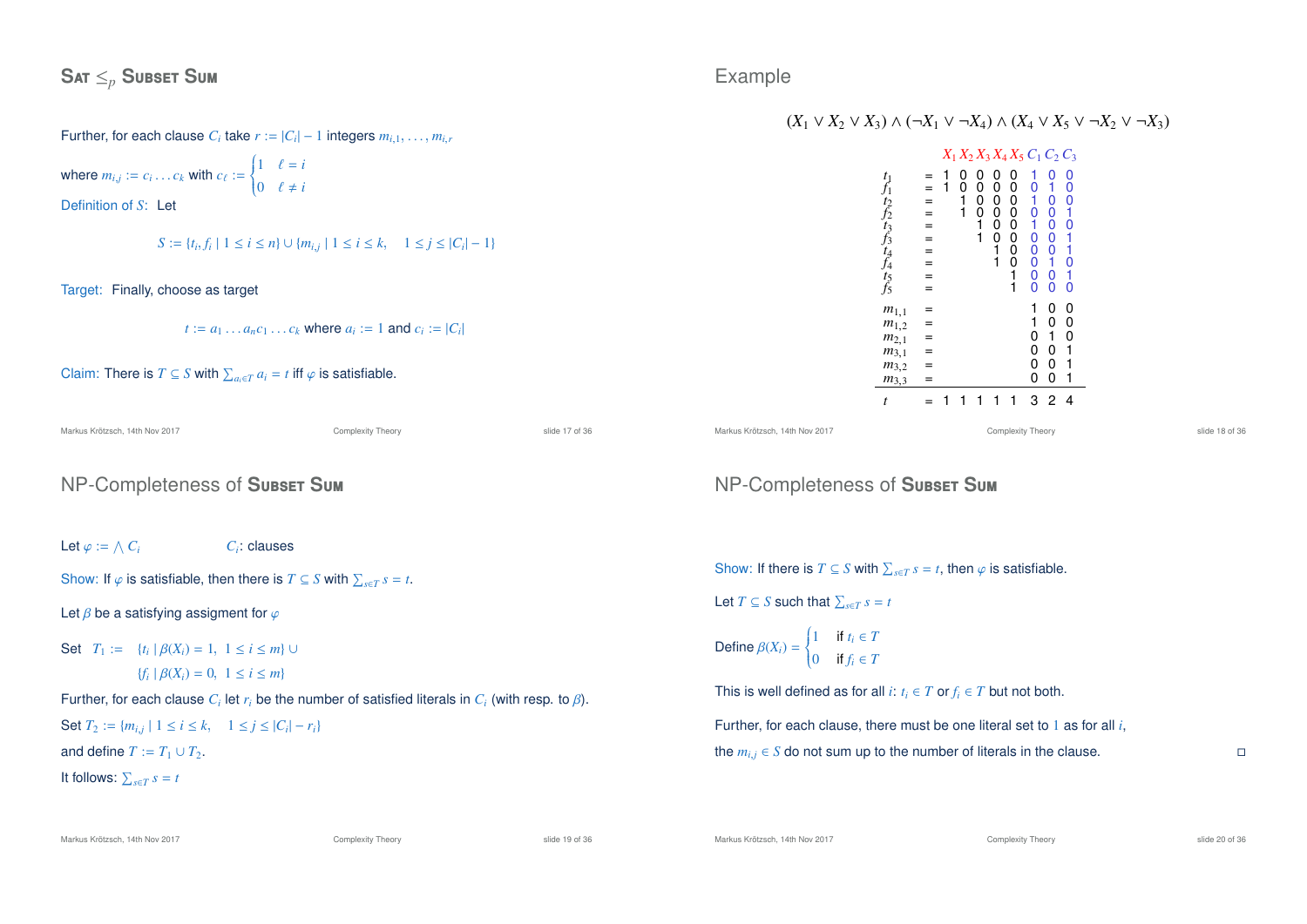## Towards More NP-Complete Problems

Starting with **S**at, one can readily show more problems **P** to be NP-complete, each time performing two steps:

- (1) Show that  $P \in NP$
- (2) Find a known NP-complete problem  $P'$  and reduce  $P' \leq_{p} P$

Thousands of problem have now been shown to be NP-complete. (See Garey and Johnson for an early survey)

#### In this course:



Markus Krötzsch, 14th Nov 2017 Complexity Theory slide 21 of 36

## **S**ubset **S**um ≤*<sup>p</sup>* **K**napsack

|             | Given: | $S := \{a_1, \ldots, a_n\}$ collection of positive integers |
|-------------|--------|-------------------------------------------------------------|
| Subset Sum: |        | target integer                                              |
|             |        |                                                             |

Problem: Is there a subset  $T \subseteq S$  such that  $\sum_{a_i \in T} a_i = t$ ?

Reduction: From this input to **SUBSET SUM** construct

- set of items  $I := \{1, \ldots, n\}$
- weights and values  $v_i = w_i = a_i$  for all  $1 \le i \le n$
- target value  $t' := t$  and weight limit  $\ell := t$

Clearly: For every *T* ⊆ *S*

$$
\sum_{a_i \in T} a_i = t \qquad \text{iff} \qquad \qquad \sum_{a_i \in T} v_i \ge t' = t
$$
\n
$$
\sum_{a_i \in T} w_i \le \ell = t
$$

#### Hence: The reduction is correct and in polynomial time.

Markus Krötzsch, 14th Nov 2017 **Complexity Theory** Complexity Theory slide 23 of 36

<sup>0</sup> = *t*

## NP-completeness of **K**napsack

| <b>KNAPSACK</b> |                                                                  |
|-----------------|------------------------------------------------------------------|
| Input:          | A set $I := \{1, \ldots, n\}$ of items                           |
|                 | each of value $v_i$ and weight $w_i$ for $1 \le i \le n$ .       |
|                 | target value $t$ and weight limit $\ell$                         |
| Problem:        | Is there $T \subseteq I$ such that                               |
|                 | $\sum_{i \in T} v_i \geq t$ and $\sum_{i \in T} w_i \leq \ell$ ? |
|                 |                                                                  |

**Theorem 8.5: K**napsack is NP-complete.

#### **Proof:**

- (1) **K**napsack ∈ NP: Take *T* to be the certificate.
- (2) **K**napsack is NP-hard: **S**ubset **S**um ≤*<sup>p</sup>* **K**napsack

Markus Krötzsch, 14th Nov 2017 Complexity Theory slide 22 of 36

## A Polynomial Time Algorithm for **K**napsack

**KNAPSACK** can be solved in time  $O(n\ell)$  using dynamic programming Initialisation:

- Create an  $(\ell + 1) \times (n + 1)$  matrix *M*
- Set  $M(w, 0) := 0$  for all  $1 \le w \le \ell$  and  $M(0, i) := 0$  for all  $1 \le i \le n$

Computation: Assign further  $M(w, i)$  to be the largest total value obtainable by selecting from the first *i* items with weight limit *w*:

For  $i = 0, 1, ..., n - 1$  set  $M(w, i + 1)$  as

$$
M(w, i + 1) := \max \{ M(w, i), M(w - w_{i+1}, i) + v_{i+1} \}
$$

Here, if  $w - w_{i+1} < 0$  we always take  $M(w, i)$ .

Acceptance: If *M* contains an entry  $\geq t$ , accept. Otherwise reject.

Markus Krötzsch, 14th Nov 2017 **Complexity Theory** Complexity Theory slide 24 of 36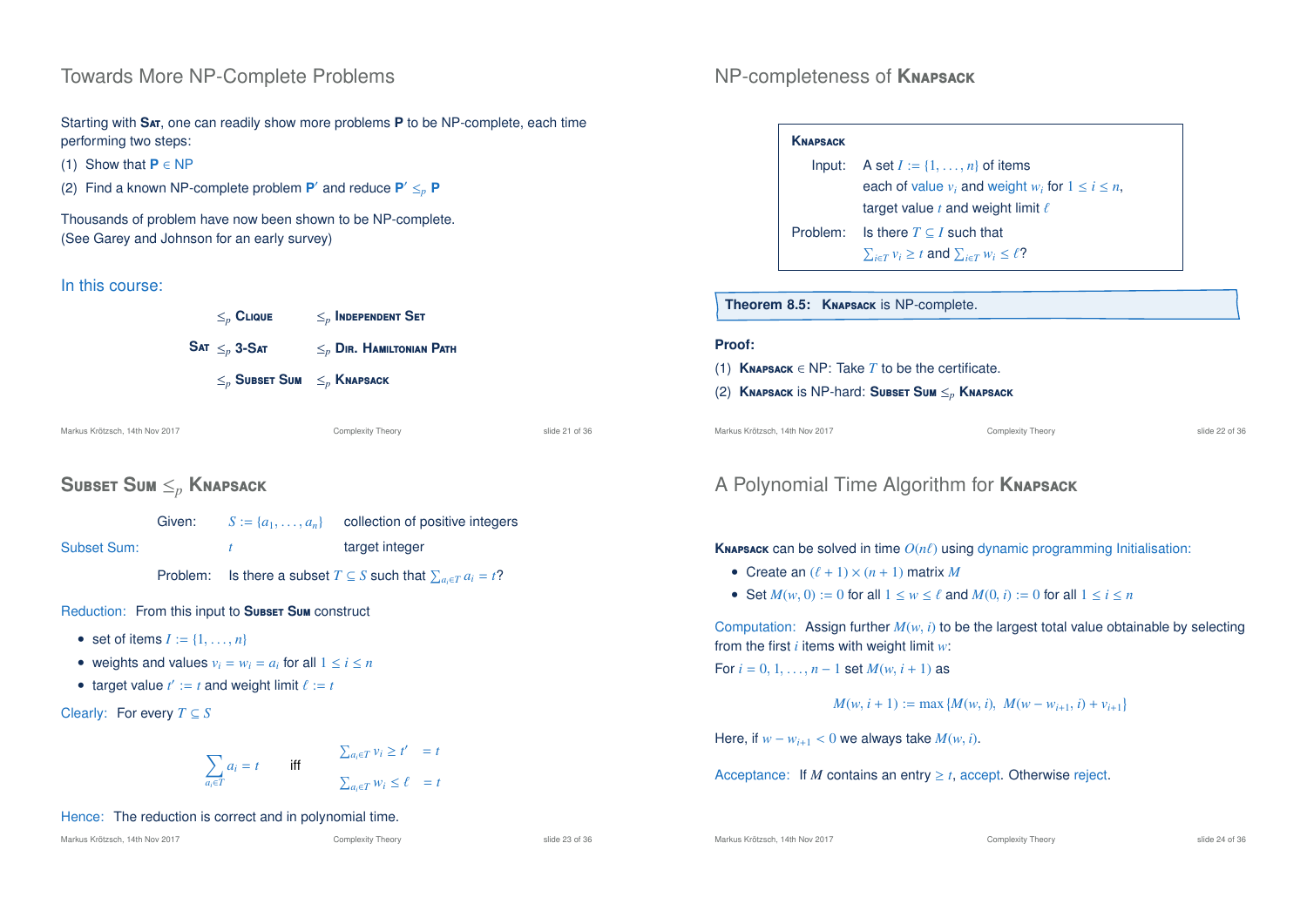Example

Input  $I = \{1, 2, 3, 4\}$  with Values:  $v_1 = 1$   $v_2 = 3$   $v_3 = 4$   $v_4 = 2$ **Weight:**  $w_1 = 1$   $w_2 = 1$   $w_3 = 3$   $w_4 = 2$ Weight limit:  $\ell = 5$  Target value:  $t = 7$ 

| weight        | max, total value from first <i>i</i> items |  |                             |  |       |  |  |
|---------------|--------------------------------------------|--|-----------------------------|--|-------|--|--|
| limit w       | $i=0$                                      |  | $i = 1$   $i = 2$   $i = 3$ |  | $i=4$ |  |  |
|               |                                            |  |                             |  |       |  |  |
|               |                                            |  | 3                           |  |       |  |  |
| $\mathcal{L}$ | 0                                          |  |                             |  |       |  |  |
| 3             | 0                                          |  |                             |  |       |  |  |
|               |                                            |  |                             |  |       |  |  |
|               |                                            |  |                             |  |       |  |  |

Set  $M(w, 0) := 0$  for all  $1 \le w \le \ell$  and  $M(0, i) := 0$  for all  $1 \le i \le n$  For  $i = 0, 1, \ldots, n - 1$  $\text{set } M(w, i + 1) := \max \{M(w, i), M(w - w_{i+1}, i) + v_{i+1}\}$ 

```
Markus Krötzsch, 14th Nov 2017 Complexity Theory slide 25 of 36
```
### Example

```
Input I = \{1, 2, 3, 4\} with
Values: v_1 = 1 v_2 = 3 v_3 = 4 v_4 = 2Weight: w_1 = 1 w_2 = 1 w_3 = 3 w_4 = 2
```
Weight limit:  $\ell = 5$  Target value:  $t = 7$ 

| weight  | max. total value from first <i>i</i> items |       |                   |   |       |  |  |
|---------|--------------------------------------------|-------|-------------------|---|-------|--|--|
| limit w | $i=0$                                      | $i=1$ | $i = 2$   $i = 3$ |   | $i=4$ |  |  |
|         | 0                                          |       |                   |   |       |  |  |
|         | 0                                          |       | 3                 | 3 |       |  |  |
| 2       | $\theta$                                   |       |                   |   |       |  |  |
| ౩       | 0                                          |       |                   |   |       |  |  |
|         | 0                                          |       |                   |   |       |  |  |
|         |                                            |       |                   |   |       |  |  |

Set  $M(w, 0) := 0$  for all  $1 \le w \le \ell$  and  $M(0, i) := 0$  for all  $1 \le i \le n$  For  $i = 0, 1, \ldots, n - 1$  $\text{set } M(w, i + 1) := \max \{M(w, i), M(w - w_{i+1}, i) + v_{i+1}\}$ 

Markus Krötzsch, 14th Nov 2017 Complexity Theory slide 26 of 36

#### Did we prove  $P = NP$ ?

#### Summary:

- Theorem 5: **K**napsack is NP-complete
- **KNAPSACK** can be solved in time  $O(n\ell)$  using dynamic programming

#### What went wrong?

| <b>KNAPSACK</b> |                                                                  |  |  |
|-----------------|------------------------------------------------------------------|--|--|
| Input:          | A set $I := \{1, \ldots, n\}$ of items                           |  |  |
|                 | each of value $v_i$ and weight $w_i$ for $1 \le i \le n$ ,       |  |  |
|                 | target value t and weight limit $\ell$                           |  |  |
| Problem:        | Is there $T \subseteq I$ such that                               |  |  |
|                 | $\sum_{i \in T} v_i \geq t$ and $\sum_{i \in T} w_i \leq \ell$ ? |  |  |

## A Polynomial Time Algorithm for **K**napsack

**KNAPSACK** can be solved in time  $O(n\ell)$  using dynamic programming Initialisation:

- Create an  $(\ell + 1) \times (n + 1)$  matrix *M*
- Set  $M(w, 0) := 0$  for all  $1 \le w \le \ell$  and  $M(0, i) := 0$  for all  $1 \le i \le n$

Computation: Assign further  $M(w, i)$  to be the largest total value obtainable by selecting from the first *i* items with weight limit *w*:

For  $i = 0, 1, ..., n - 1$  set  $M(w, i + 1)$  as

$$
M(w, i + 1) := \max \{ M(w, i), M(w - w_{i+1}, i) + v_{i+1} \}
$$

Here, if  $w - w_{i+1} < 0$  we always take  $M(w, i)$ .

Acceptance: If *M* contains an entry  $\geq t$ , accept. Otherwise reject.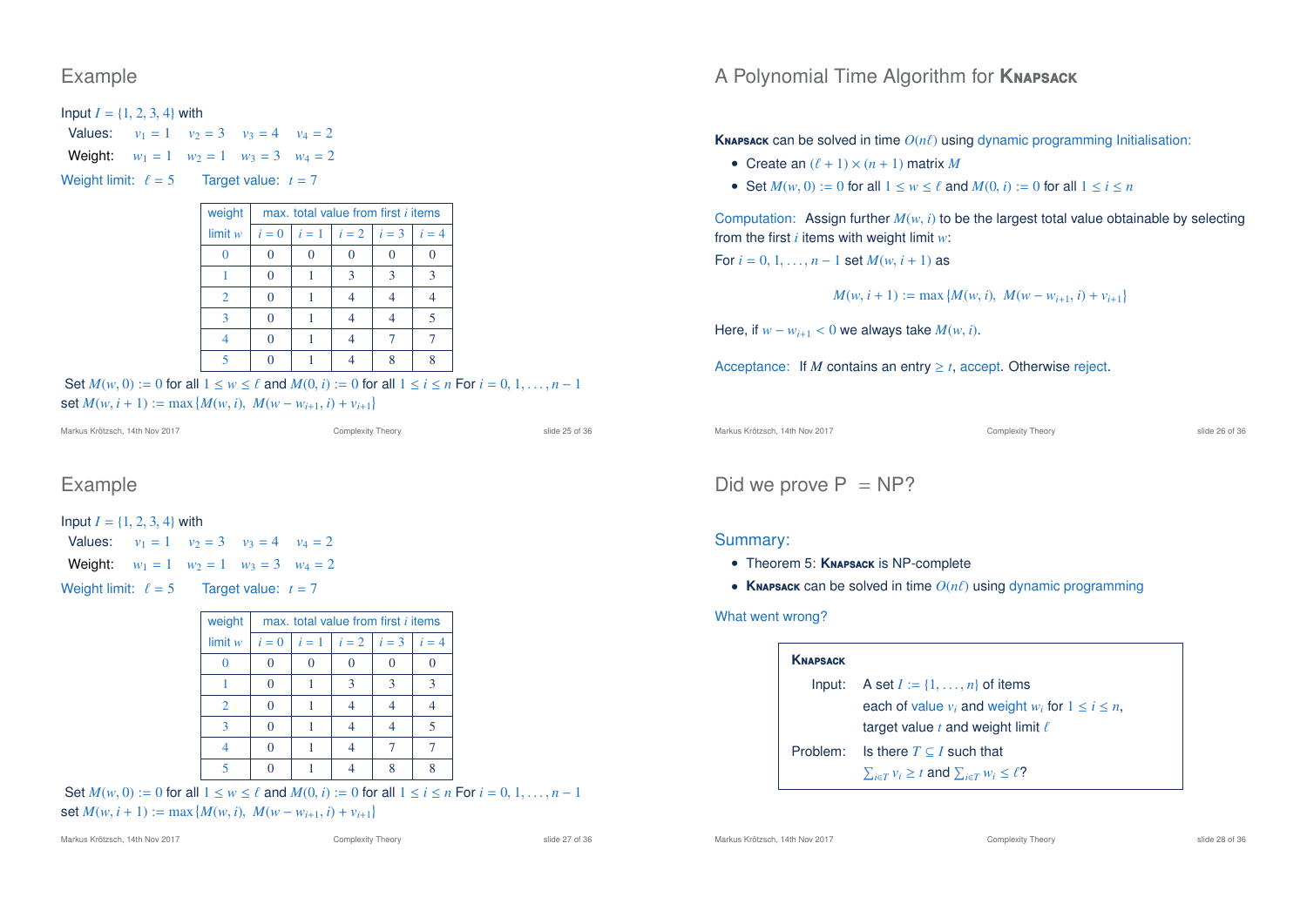### Pseudo-Polynomial Time

The previous algorithm is not sufficient to show that **K**napsack is in P

- The algorithm fills a  $(\ell + 1) \times (n + 1)$  matrix *M*
- The size of the input to **KNAPSACK** is  $O(n \log \ell)$
- $\rightarrow$  the size of *M* is not bounded by a polynomial in the length of the input!

**Definition 8.6 (Pseudo-Polynomial Time):** Problems decidable in time polynomial in the sum of the input length and the value of numbers occurring in the input.

Equivalently: Problems decidable in polynomial time when using unary encoding for all numbers in the input.

- If **KNAPSACK** is restricted to instances with  $\ell \leq p(n)$  for a polynomial p, then we obtain a problem in P.
- **K**napsack is in polynomial time for unary encoding of numbers.

| Markus Krötzsch. 14th Nov 2017 | Complexity Theory | slide 29 of 36 |
|--------------------------------|-------------------|----------------|
|                                |                   |                |

# Beyond NP

# Strong NP-completeness

Pseudo-Polynomial Time: Algorithms polynomial in the maximum of the input length and the value of numbers occurring in the input.

#### Examples:

- **K**napsack
- **S**ubset **S**um

Strong NP-completeness: Problems which remain NP-complete even if all numbers are bounded by a polynomial in the input length (equivalently: even for unary coding of numbers).

Examples:

- **C**lique
- **S**at
- **H**amiltonian **C**ycle
- $\bullet$  . . .

Note: Showing Sar ≤<sub>*p*</sub> Subset Sum required exponentially large numbers.<br>Markus Krötzsch. 14th Nov 2017<br>Complexity Theory

Markus Krötzsch, 14th Nov 2017 Complexity Theory slide 30 of 36

## The Class coNP

Recall that coNP is the complement class of NP.

#### **Definition 8.7:**

- For a language **L** ⊆ Σ<sup>\*</sup> let **L** := Σ<sup>\*</sup> \ **L** be its complement
- For a complexity class C, we define  $\text{coC} := \{L | \overline{L} \in C\}$
- In particular coNP =  ${L | \overline{L} \in NP}$

A problem belongs to coNP, if no-instances have short certificates.

#### Examples:

- **N**o **H**amiltonian **P**ath: Does the graph *G* not have a Hamiltonian path?
- **Tautology:** Is the propositional logic formula  $\varphi$  a tautology (true under all assignments)?

 $\bullet$  . . . .

Markus Krötzsch, 14th Nov 2017 **Complexity Theory** Complexity Theory slide 32 of 36